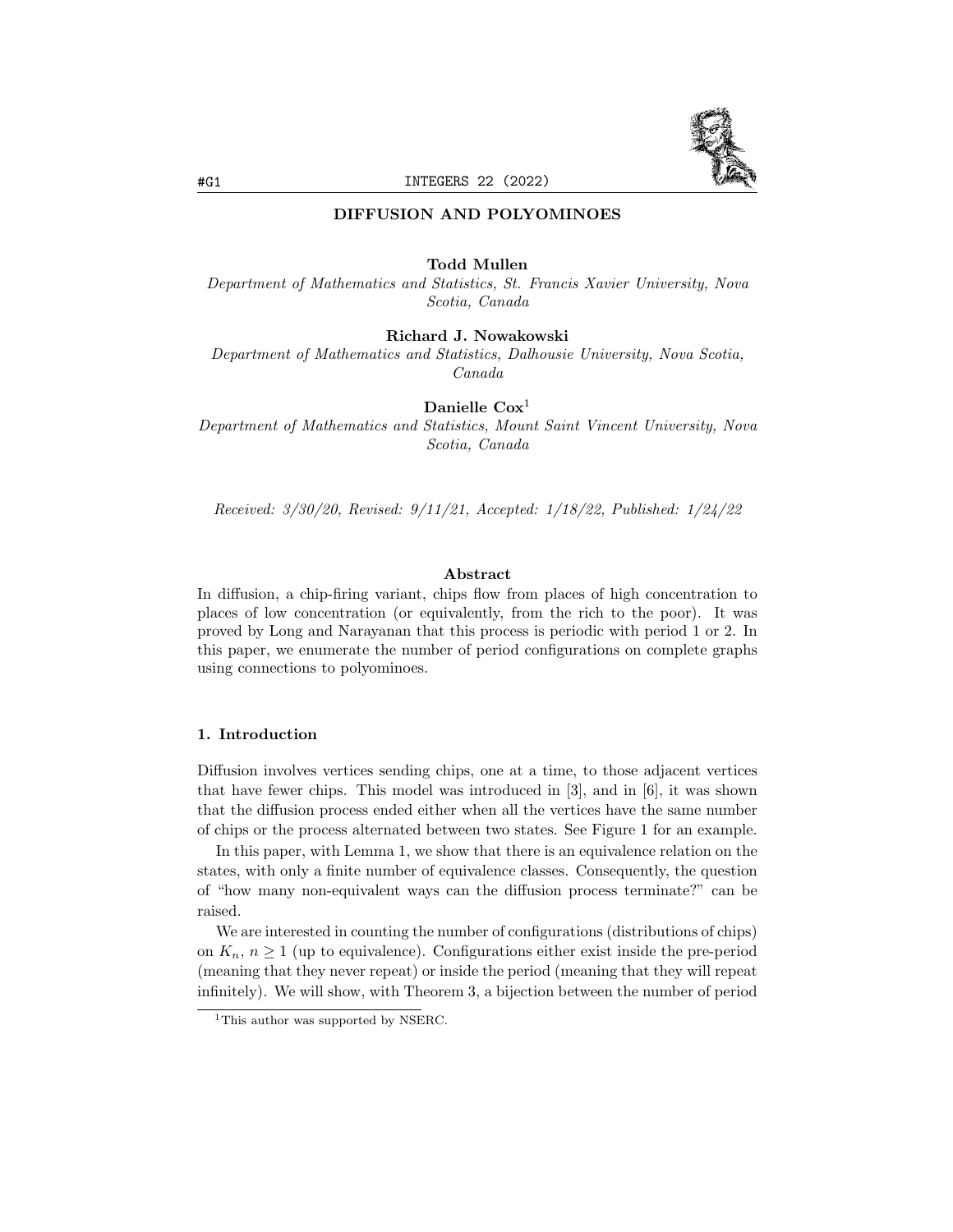configurations (up to equivalence) that exist on unlabelled complete graphs of order  $n$  and the number of board-pile  $n$ -ominoes (or sets of stacked rectangles of height 1 with a total area of  $n$ ). An example of a board-pile  $n$ -omino is given in Figure 2, and an example of a configuration on  $K_n$  is given in Figure 3.

|  | $0 \t 2 \t 0 \t 4 \t 1$ |                                         |       |
|--|-------------------------|-----------------------------------------|-------|
|  |                         | $(v_5)$ $(v_4)$ $(v_3)$ $(v_2)$ $(v_1)$ | $C_0$ |
|  |                         |                                         |       |

Initial firing

|  | $-1$ 0 2 2 2 |                                         |  |
|--|--------------|-----------------------------------------|--|
|  |              | $(v_5)$ $(v_4)$ $(v_3)$ $(v_2)$ $(v_1)$ |  |
|  |              |                                         |  |
|  |              |                                         |  |

Firing at step 1

|  | $0 \t 2 \t 1 \t 2 \t 2$                 |  |  |
|--|-----------------------------------------|--|--|
|  | $(v_5)$ $(v_4)$ $(v_3)$ $(v_2)$ $(v_1)$ |  |  |

Firing at step 2

|  | 1 0 3 1 2                               |         |
|--|-----------------------------------------|---------|
|  | $(v_5)$ $(v_4)$ $(v_3)$ $(v_2)$ $(v_1)$ | $C_{3}$ |

Firing at step 3

3 0 2 1 1 C<sup>4</sup> v<sup>5</sup> v<sup>4</sup> v<sup>3</sup> v<sup>2</sup> v<sup>1</sup>

Firing at step 4

$$
\begin{array}{ccc}\n1 & 0 & 3 & 1 & 2 \\
\hline\n\begin{array}{ccc}\n\text{(v_3)} & \text{(v_4)} & \text{(v_3)} & \text{(v_2)} & \text{(v_1)} \\
\text{(v_4)} & \text{(v_3)} & \text{(v_2)} & \text{(v_1)} & \text{(v_3)}\n\end{array}\n\end{array}
$$

Firing at step 5

$$
\begin{array}{ccccc}\n0 & 2 & 1 & 3 & 1\\
\hline\nc_5 & & c_4 & & c_3 & & c_2 & & c_1\\
\end{array}\n\qquad\n\begin{array}{ccccc}\nC_6 & & & C_7 & & & C_8 \\
\hline\nC_8 & & & C_9 & & & C_9 & & c_1\\
\end{array}
$$

Figure 1: Several steps in a diffusion game on  $P_5$ . The period begins with  $C_3$ . This is the first configuration that is repeated.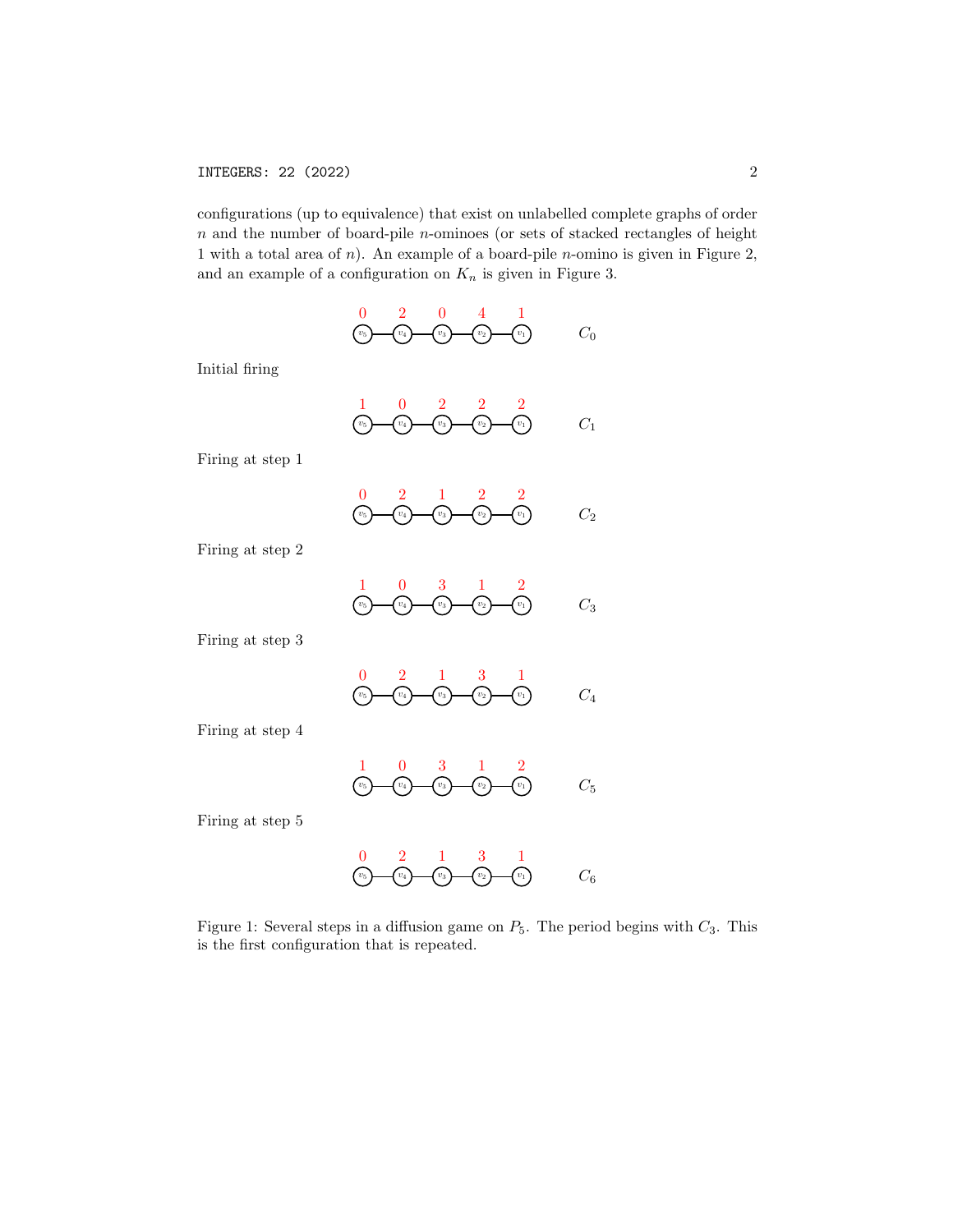

Figure 2: Board-pile 6-omino X.



Figure 3: Configuration on a complete graph,  $K_5$ .

Unlike some other chip-firing processes, like the original chip-firing game [1] and brushing [7], in diffusion it is possible for a vertex to initially have a positive number of chips but for that number to become negative as time goes on. For example if some vertex v with n chips,  $n \in \mathbb{N}$ , is adjacent to  $n+1$  vertices, each of which having 0 chips, then after firing, v would have  $-1$  chips. However, diffusion is such that an addition of some constant k chips,  $k \in \mathbb{Z}$ , to each vertex will have no effect on determining when and if a chip will move from one vertex to another (see Lemma 1). So if one wanted to view diffusion as a process in which vertices never had negative amounts of chips, one would only need to add a sufficient constant  $k, k \in \mathbb{N}$ , to each vertex. Some results pertaining to locating an appropriate  $k$  value for any given graph can be found in [2].

# 2. Diffusion Background

We begin with some necessary terminology.

Each vertex is assigned a stack size which is an integral number. This number represents the number of chips a vertex has. At each time step, the chips are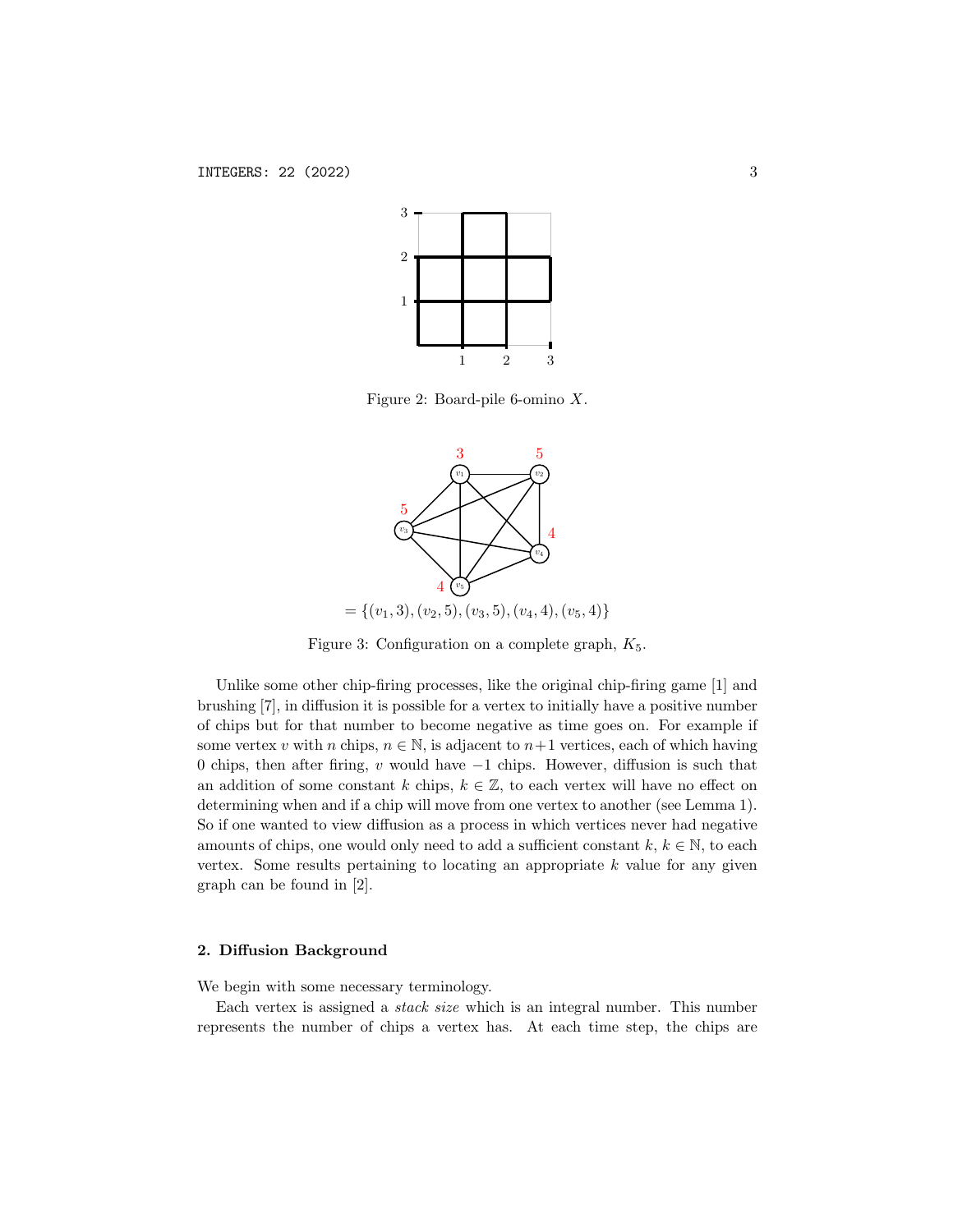redistributed by *firing* the vertices of the graph such that the following rule is obeyed: if a vertex is adjacent to a vertex with fewer chips, it sends a chip to that vertex, meaning a chip is taken from its stack and added it to the stack of the neighbor with fewer chips. Note that when a vertex fires but has no neighbors with fewer chips, it does not send any chips. An assignment of stack sizes to the vertices of a graph G is referred to as a *configuration* and is denoted  $C = \{(v, |v|^C) : v \in V(G)\},\$ where  $|v|^C$  is the stack size of v in C. We omit the superscript when the configuration is clear. A vertex  $v$  is said to be *richer* than another vertex  $u$  in configuration  $C$  if  $|v|^C > |u|^C$ . In this instance, u is said to be *poorer* than v in C.

In diffusion, given a graph  $G$  and a configuration  $C$  on  $G$ , to fire  $C$  is to decrease the stack size of every vertex  $v \in V(G)$  by the number of poorer neighbors v has and increase the stack size of  $v$  by the number of richer neighbors  $v$  has. More formally, for all v, let  $Z_{-}^C(v) = \{u \in N(v) : |v|^C > |u|^C\}$  and let  $Z_{+}^C(v) = \{u \in$  $N(v): |u|^C > |v|^C$ . Firing results in every vertex v changing from a stack size of  $|v|^C$  to a stack size of  $|v|^C + |Z_+^C(v)| - |Z_-^C(v)|$ .

The diffusion process occurs in steps, which correspond to the discrete time increments. A step consists of both a configuration and the subsequent firing of the vertices in that configuration, which yields the configuration for the next step. We refer to the configuration at step 0 as the *initial configuration*. The firing of vertices at step 0 which yields the configuration at step 1 is called the initial firing.

Given a graph  $G$  and an initial configuration, as time progresses in the diffusion process, we may want to refer to the configuration at a given step or the stack size of a particular vertex. The configuration at step t is denoted by  $C_t$ , so the initial configuration is  $C_0$ . The stack size of vertex v at time t is denoted  $|v|_t^{C_0}$ . We omit the superscript when the initial configuration is clear from context. This means that the configuration corresponding to step t can be expressed as  $C_t = \{(v, |v|_t^{C_0}) : v \in$  $V(G)$ . When step t occurs, the vertices of our graph fire according to their stack sizes in  $C_t$  and the configuration corresponding to step  $t+1$ ,  $C_{t+1}$ , is obtained. The *configuration sequence*  $Seq(C_0) = (C_0, C_1, C_2, \dots)$  is the sequence of configurations that arises as the steps of the diffusion process occur. The configuration sequence clearly depends on both the initial configuration and the graph G. However, G is omitted from the notation since it will always be clear to which graph we are referring.

For a configuration sequence  $Seq(C_0)$ , a positive integer p is a period length if  $C_t = C_{t+p}$  for all  $t \geq N$  for some natural number N. In this case, N is a preperiod length. For such a value N, if  $k \geq N$ , then we say that the configuration  $C_k$  is inside the period. For the purposes of this paper, all references to period length will refer to the *minimum period length*  $p$  in a given configuration sequence. Also, all references to preperiod length will refer to the least preperiod length that yields that minimum period length p in a given configuration sequence. Given two configurations, C and D, of a graph G, in which the vertices are labelled, C and D are equal if  $|v|^C = |v|^D$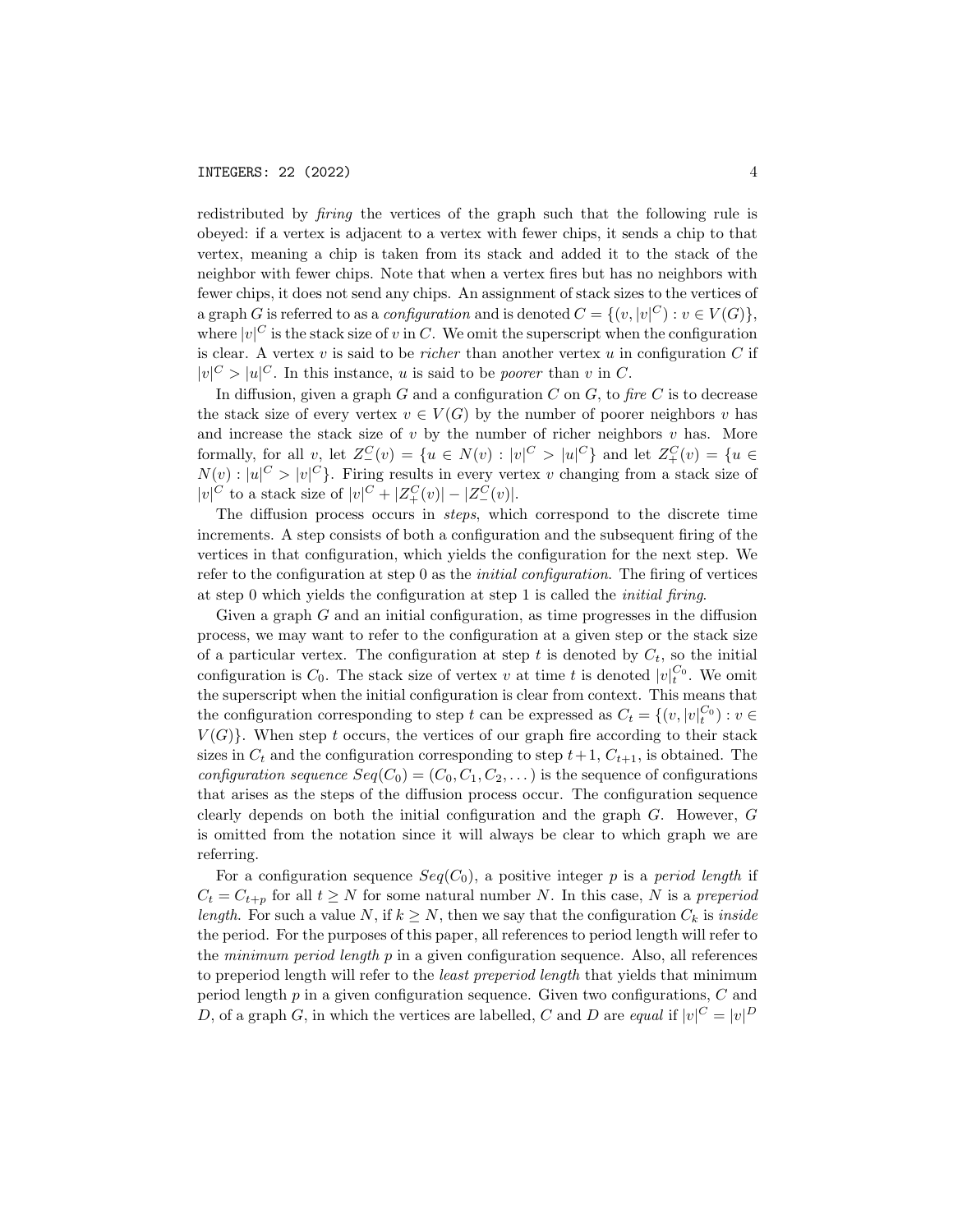for all  $v \in V(G)$ . In Figure 1, the period length is 2 and the preperiod length is 3.

In their paper [6], Long and Narayanan prove that the period length of every configuration sequence is either 1 or 2. Let  $\overline{Seq}(C_0)$  denote the singleton or ordered pair of configurations contained within the period of a configuration sequence  $Seq(C_0)$ .

Let C be a configuration on a graph G. Let  $C+k$  denote the configuration created by adding an integer  $k$  to every stack size in the configuration  $C$ . Two configuration sequences,  $Seq(C)$  and  $Seq(D)$ , are equivalent if  $\overline{Seq}(C + k) = \overline{Seq}(D)$  for some integer k. For all configurations C and all integers k, we say that C and  $C + k$  are equivalent.

We see an example of equivalent configuration sequences in Figure 4.

A configuration D on a graph G is a period configuration if D is in  $\overline{Seq}(C)$  for some configuration C.

We conclude this section with the following lemma which will prove useful. It was first stated in [3]. Here we include the proof from [8].

**Lemma 1.** Let C and D be configurations on a graph G. Let  $k$  be an integer. Suppose that for all  $v \in V(G)$ ,  $|v|^C = |v|^D + k$ . Then for all t,  $|v|_t^C = |v|_t^D + k$ .

*Proof.* We will prove this by induction on  $t$ . Let  $C$  and  $D$  be configurations on a graph G. Let k be an integer. Suppose that for all  $v \in V(G)$ ,  $|v|^C = |v|^D + k$ . So for all  $u, v \in V(G)$ ,  $|u|^C > |v|^C$  if and only if  $|u|^C = |u|^D + k > |v|^D + k = |v|^C$ . Thus after the first firing, we get that  $|u|_1^C = |u|_1^D + k$  for all  $u \in V(G)$ . We will consider this as the base case of an induction. Our induction hypothesis is that  $|v|_t^C = |v|_t^D + k$  for all  $v \in V(G)$ . So for all  $u, v \in V(G)$ ,  $|u|_t^C > |v|_t^C$  if and only if  $|u|^C_t = |u|^D_t + k > |v|^D_t + k = |v|^C_t$ . Thus, after the firing at step t, we get that  $|u|_{t+1}^C = |u|_{t+1}^D + k$  for all  $u \in V(G)$ . Thus, we conclude that for all t,  $|v|_t^C = |v|_t^D + k.$  $\Box$ 

### 3. Polyominoes

We now introduce polyominoes. The following definitions are from David Klarner's paper [4], reworded slightly to improve the clarity of our results.

Definition 1. A polyomino is a plane figure composed of a number of connected unit squares joined edge on edge. A polyomino with exactly  $n$  unit squares is called an n-omino.

**Definition 2.** In a polyomino  $X$ , a *horizontal strip*, or  $h$ -strip, is a maximal rectangle of height one.

By convention, we will set each  $h$ -strip in the plane so that its height spans from an integer k to  $k + 1$ .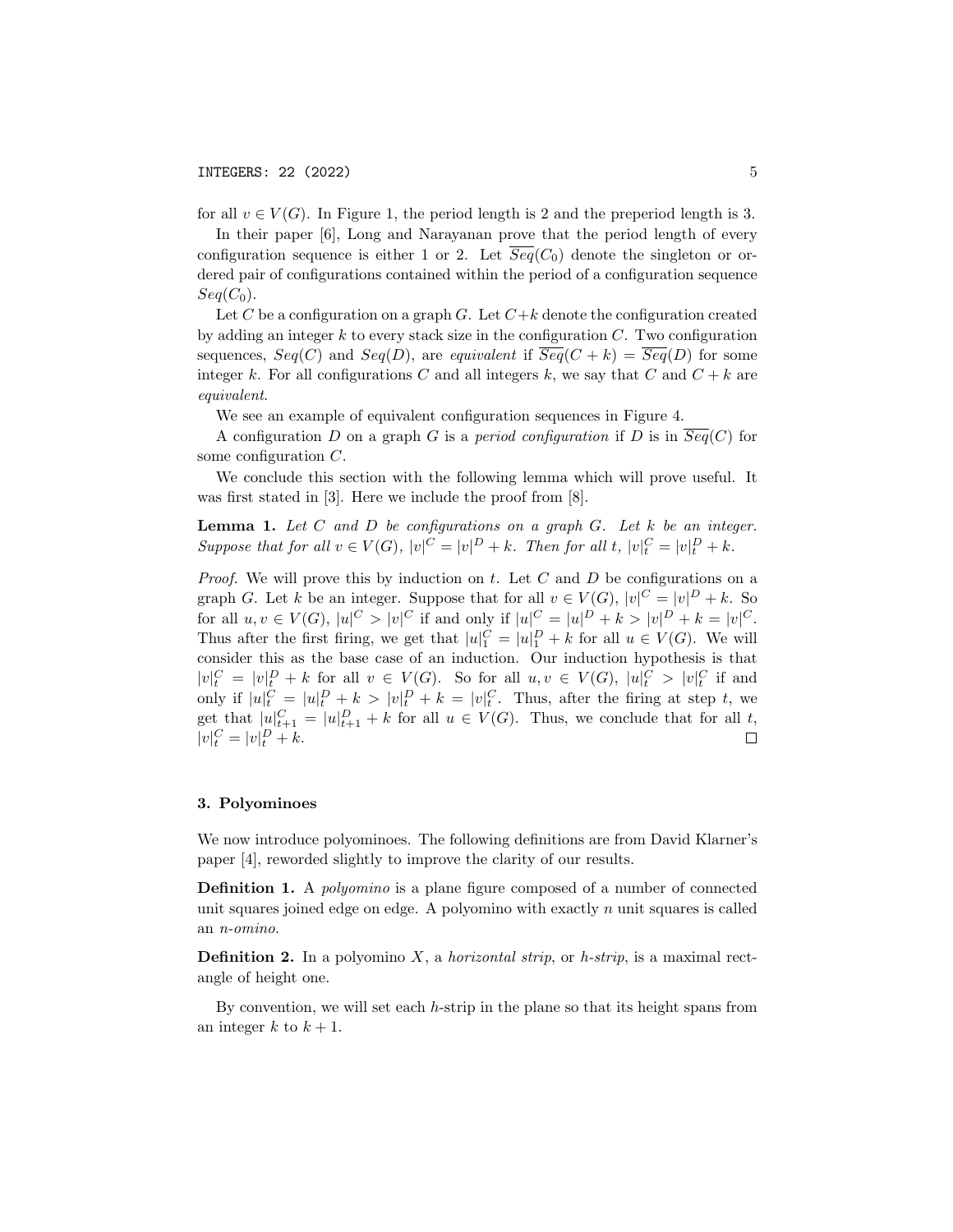Configuration sequence  $Seq(C_0)$ 

 $v_1$  $\overline{0}$  $\widehat{v_2}$ 1  $v_3$ 1  $\widehat{v_4}$ 1  $v_5$ 0  $C_0$ 

Firing at step 0

$$
C_1 \qquad \qquad \frac{1}{\binom{v_1}{\cdots}} \qquad \qquad \frac{0}{\binom{v_2}{\cdots}} \qquad \qquad \frac{1}{\binom{v_3}{\cdots}} \qquad \qquad \frac{0}{\binom{v_4}{\cdots}} \qquad \qquad \frac{1}{\binom{v_5}{\cdots}}
$$

Firing at step 1

|       |  | $0 \t 2 \t -1 \t 2 \t 0$                                                                                                                                                                                                                                                                                                                                                                                                                                                                                                          |  |
|-------|--|-----------------------------------------------------------------------------------------------------------------------------------------------------------------------------------------------------------------------------------------------------------------------------------------------------------------------------------------------------------------------------------------------------------------------------------------------------------------------------------------------------------------------------------|--|
| $C_2$ |  | $\begin{array}{ccc}\n\begin{array}{ccc}\n\begin{array}{ccc}\n\begin{array}{ccc}\n\end{array}\n\end{array}\n\end{array}\n\end{array}\n\end{array}\n\begin{array}{ccc}\n\begin{array}{ccc}\n\end{array}\n\end{array}\n\end{array}\n\begin{array}{ccc}\n\begin{array}{ccc}\n\end{array}\n\end{array}\n\end{array}\n\begin{array}{ccc}\n\end{array}\n\end{array}\n\begin{array}{ccc}\n\end{array}\n\end{array}\n\begin{array}{ccc}\n\end{array}\n\end{array}\n\begin{array}{ccc}\n\end{array}\n\begin{array}{ccc}\n\end{array}\n\end$ |  |

Firing at step 2

$$
C_3 \qquad \qquad \frac{1}{\binom{v_1}{\cdots}} \qquad \qquad \frac{1}{\binom{v_2}{\cdots}} \qquad \qquad \frac{1}{\binom{v_3}{\cdots}} \qquad \qquad \frac{1}{\binom{v_4}{\cdots}} \qquad \qquad \frac{1}{\binom{v_5}{\cdots}}
$$

Configuration sequence  $Seq(C'_0)$ 

$$
C'_0 \qquad \qquad \overbrace{\begin{array}{c} \n\overbrace{\phantom{0}}^{v_1} \quad \cdots \quad \overbrace{\phantom{0}}^{v_2} \quad \cdots \quad \overbrace{\phantom{0}}^{v_3} \quad \cdots \quad \overbrace{\phantom{0}}^{v_4} \quad \cdots \quad \overbrace{\phantom{0}}^{v_5} \quad \cdots \quad \overbrace{\phantom{0}}^{v_6} \quad \cdots \quad \overbrace{\phantom{0}}^{v_7} \quad \cdots \quad \overbrace{\phantom{0}}^{v_8} \quad \cdots \quad \overbrace{\phantom{0}}^{v_9} \quad \cdots \quad \overbrace{\phantom{0}}^{v_8} \quad \cdots \quad \overbrace{\phantom{0}}^{v_9} \quad \cdots \quad \overbrace{\phantom{0}}^{v_9} \quad \cdots \quad \overbrace{\phantom{0}}^{v_1} \quad \cdots \quad \overbrace{\phantom{0}}^{v_1} \quad \cdots \quad \overbrace{\phantom{0}}^{v_1} \quad \cdots \quad \overbrace{\phantom{0}}^{v_1} \quad \cdots \quad \overbrace{\phantom{0}}^{v_1} \quad \cdots \quad \overbrace{\phantom{0}}^{v_1} \quad \cdots \quad \overbrace{\phantom{0}}^{v_1} \quad \cdots \quad \overbrace{\phantom{0}}^{v_1} \quad \cdots \quad \overbrace{\phantom{0}}^{v_2} \quad \cdots \quad \overbrace{\phantom{0}}^{v_3} \quad \cdots \quad \overbrace{\phantom{0}}^{v_4} \quad \cdots \quad \overbrace{\phantom{0}}^{v_5} \quad \cdots \quad \overbrace{\phantom{0}}^{v_1} \quad \cdots \quad \overbrace{\phantom{0}}^{v_1} \quad \cdots \quad \overbrace{\phantom{0}}^{v_1} \quad \cdots \quad \overbrace{\phantom{0}}^{v_1} \quad \cdots \quad \overbrace{\phantom{0}}^{v_1} \quad \cdots \quad \overbrace{\phantom{0}}^{v_1} \quad \cdots \quad \overbrace{\phantom{0}}^{v_1} \quad \cdots \quad \overbrace{\phantom{0}}^{v_1} \quad \cdots \quad \overbrace{\phantom{0}}^{v_1} \quad \cdots \quad \overbrace{\phantom{0}}^{v_1} \quad \cdots \quad \overbrace{\phantom{0}}^{v_1} \quad \cdots \quad \overbrace
$$

Firing at step 0

|        |  | $0 \t -1 \t 0 \t -1 \t 0$                                                                                                                                |  |
|--------|--|----------------------------------------------------------------------------------------------------------------------------------------------------------|--|
| $C_1'$ |  | $\underbrace{(v_1)}\longleftarrow \underbrace{(v_2)}\longleftarrow \underbrace{(v_3)}\longleftarrow \underbrace{(v_4)}\longleftarrow \underbrace{(v_5)}$ |  |

Firing at step 1



Firing at step 2



Figure 4: Two equivalent configuration sequences.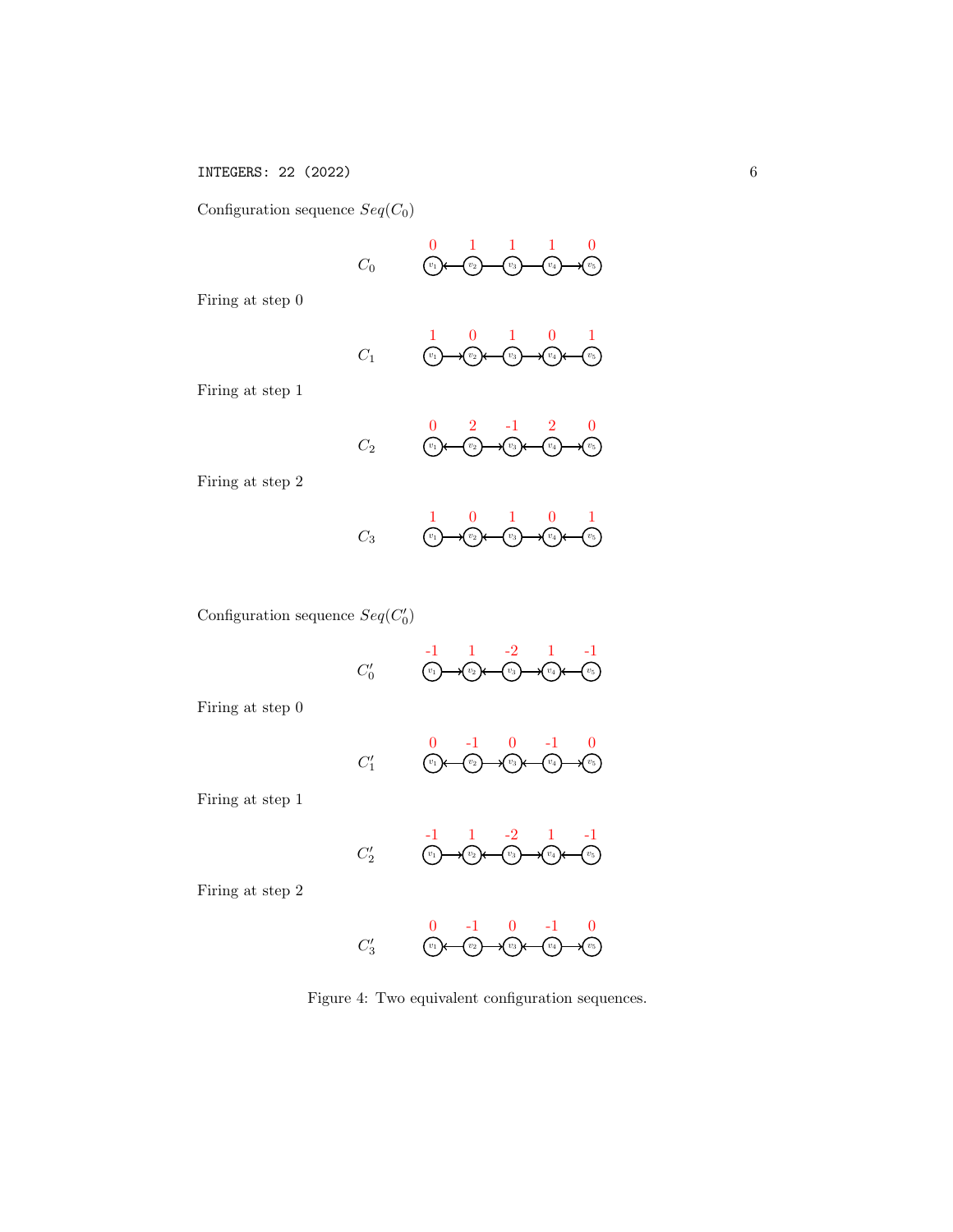# INTEGERS: 22 (2022) 7

**Definition 3.** The infinite area enclosed by the lines  $y = k$  and  $y = k + 1$  is called a row.

**Definition 4.** A *board-pile polyomino* is a polyomino which has a finite number of h-strips, with one h-strip per row. A board-pile polyomino with  $n$  unit squares is called a board-pile n-omino.

With this, we can now begin to prove that there exists a bijection between the number of board-pile n-ominoes and the number of period configurations of an unlabelled complete graph on  $n$  vertices. To accomplish this, we first develop a notation for polyominoes that will eliminate the necessity of a pictorial representation. Then we define a mapping from the set of all board-pile polyominoes on  $n$  unit squares to the set of all period configurations of (an unlabelled)  $K_n$  up to equivalence, and then show that mapping to be a bijection.

Given a polyomino  $X$ , we will use the convention of labelling the h-strips from bottom to top as  $S_1, S_2, \ldots, S_N$ , where N is the number of h-strips in X.

A board-pile polyomino  $X$  can be represented as a list of ordered pairs of the form  $X = [(d_1, |S_1|), (d_2, |S_2|), (d_3, |S_3|), \ldots, (d_N, |S_N|)],$  where  $|S_i|$  is the number of unit squares in the h-strip  $S_i$ , and  $d_i$  is the difference between the greatest x-coordinate in  $S_i$  and the least x-coordinate in  $S_{i-1}$ . By convention,  $d_1 = 0$ . Note that since polyominoes are connected edge on edge,  $d_i \geq 1$  for all  $i \geq 2$ . See Figure 5 for an example of a board-pile 6-omino with h-strips  $S_1, S_2, S_3$ .



 $X = \{(0, 2), (3, 3), (2, 1)\}\$ 

Figure 5: Board-pile 6-omino X with shading differentiating between  $S_1$ ,  $S_2$ , and  $S_3$ .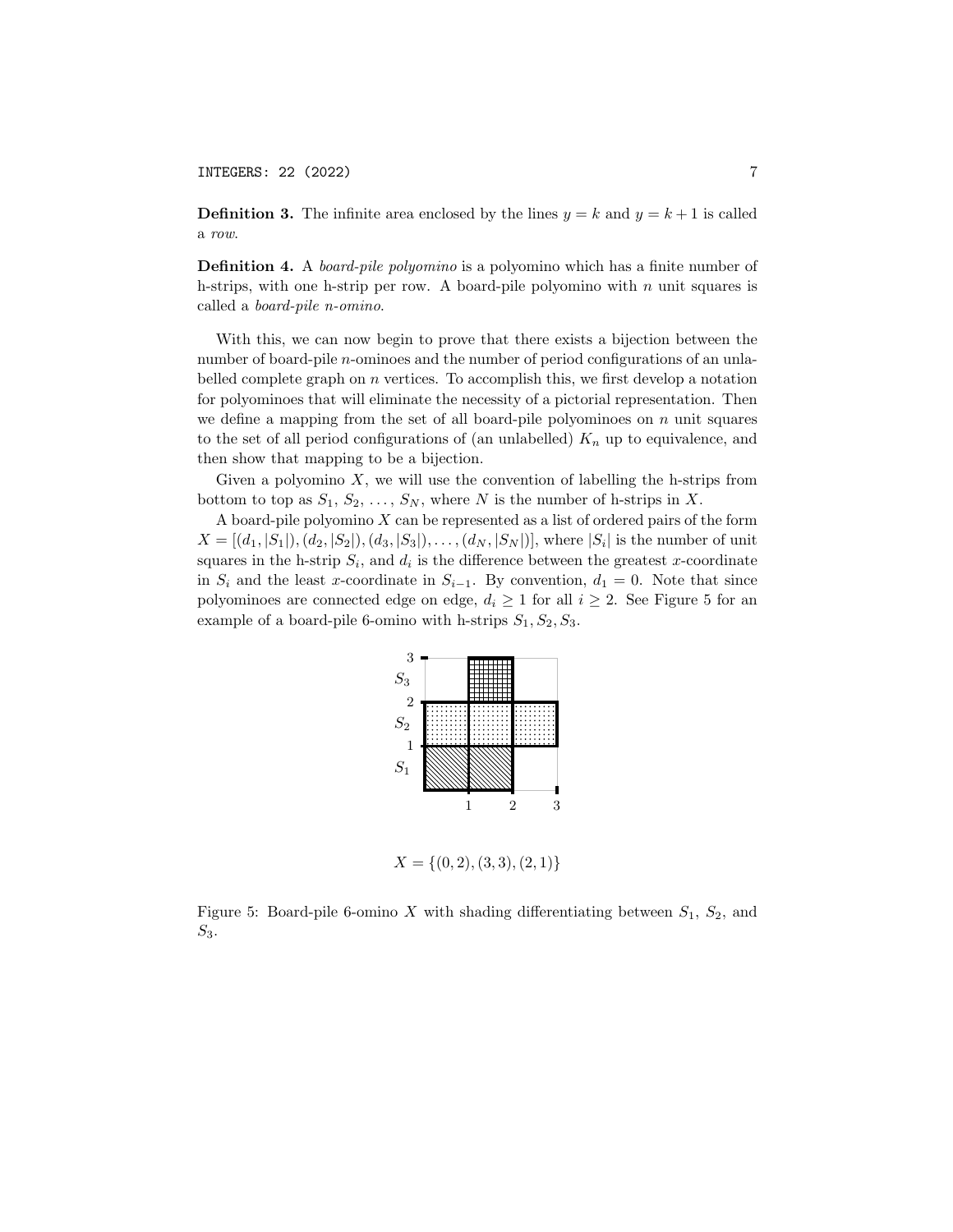### 4. Period Configurations on Unlabelled Complete Graphs

In this section, we will be counting the number of period configurations that exist on unlabelled complete graphs.

A configuration C of an unlabelled  $K_n$ ,  $n \geq 1$ , is represented by a set of cardinality N, where N is the number of distinct stack sizes. We will use the notation  $a^k$  to represent  $k$  instances of stack size  $a$  in  $C$ . An example is shown in Figure 6. Note the difference between this notation and that which is used in the first section for labelled graphs. As  $K_n$  is a vertex transitive graph, we need not label the vertices. Thus in our notation, we do not need to use a set of ordered pairs to keep vertex labels and corresponding stack sizes together.



$$
C = \{3, 4^2, 5^2\}
$$

Figure 6: Configuration on an unlabelled complete graph.

We will show that given  $n \in \mathbb{N}$ , we can define a map f from the set of all boardpile *n*-ominoes to a set of period configurations on  $K_n$ , and show this map to be a bijection, thus giving a way to enumerate all period configurations on  $K_n$ .

Let  $\mathcal{B}_n$  be the set of all board-pile *n*-ominoes,  $\mathcal{P}_n$  a set of configurations on  $K_n$ and  $f : \mathcal{B}_n \to \mathcal{P}_n$  be such that for a board-pile *n*-omino  $X = \{(d_1, |S_1|), (d_2, |S_2|), (d_3, |S_3|), \ldots (d_N, |S_N|)\},\$ 

$$
f(X) = f(\{(d_1, |S_1|), (d_2, |S_2|), (d_3, |S_3|), \dots (d_n, |S_N|)\})
$$
\n<sup>(1)</sup>

$$
= \Big\{0^{|S_1|}, \Big(\sum_{i=1}^2 d_i\Big)^{|S_2|}, \Big(\sum_{i=1}^3 d_i\Big)^{|S_3|}, \dots \Big(\sum_{i=1}^N d_i\Big)^{|S_N|}\Big\}.
$$
 (2)

It will be shown in Theorem 3 that  $\mathcal{P}_n$  is the set of period configurations of  $K_n$ (up to the equivalence that the least stack size is 0). As can be seen from  $f$ , the board-pile polyomino  $X$  is mapped to a configuration with least stack size 0. From Lemma 1, we know that any configuration is equivalent to one with minimum stack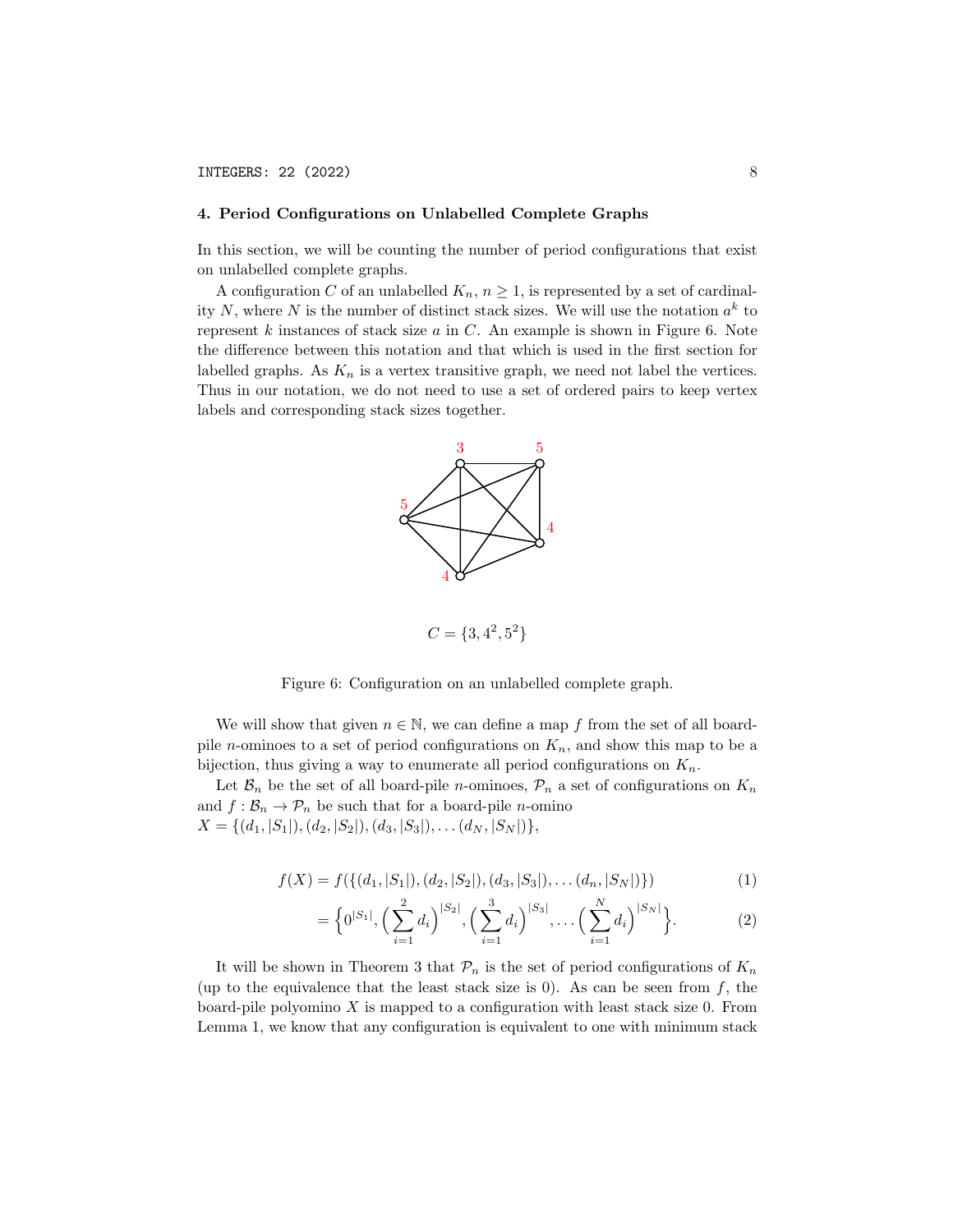size 0.

The configuration  $f(X)$  corresponds to a complete graph that is such that its number of vertices is equal to the number of unit squares in  $X$ . The number of unique stack sizes in  $f(X)$  is equal to N, the number of h-strips in X. The unit squares of X are partitioned by the h-strips into  $S_1, S_2, \ldots, S_N$ . Similarly, the vertices of  $K_n$  with configuration  $f(X)$  are partitioned into N sets of vertices, each with a common stack size.

The complete graph configuration  $f(X)$  has  $\sum_{k=1}^{N} |S_k|$  vertices. We denote the set of vertices in  $f(X)$  corresponding to the h-strip  $S_k$  to be  $V_k$  for all  $k \leq N$ . Each  $v \in V_k$  has a stack size of  $\sum_{i=1}^k d_i$ . An example of this mapping is shown in Figure 7.

We will now use f to show that the number of period configurations of  $K_n$  is equal to the number of board-pile polyominoes containing exactly  $n$  unit squares.

**Lemma 2.** Let  $X = \{(d_1, |S_1|), (d_2, |S_2|), (d_3, |S_3|), \ldots (d_N, |S_N|)\}\$ be a board-pile polyomino with exactly N h-strips. If  $1 \le i \le N-1$ , then  $1 \le d_{i+1} \le |S_i|+|S_{i+1}|-1$ .

*Proof.* Suppose  $1 \leq i \leq N-1$ . Since  $S_i$  and  $S_{i+1}$  are adjacent h-strips, and polyominoes, by definition, are joined edge on edge, the distance from the least x-coordinate of  $S_i$  to the greatest x-coordinate of  $S_{i+1}$  must be less than the sum of the two lengths  $(|S_i| + |S_{i+1}|)$ . So,  $d_{i+1}$  must be less than  $|S_i| + |S_{i+1}|$ . Since  $d_{i+1}$  is equal to the difference between the greatest x-coordinate in  $S_i$  and the least x-coordinate in  $S_{i-1}$ , and since  $S_i$  and  $S_{i-1}$  are connected edge on edge,  $d_{i+1} \geq 1$ . Thus, we conclude  $1 \le d_{i+1} \le |S_i| + |S_{i+1}| - 1$ .  $\Box$ 

**Theorem 3.** For all  $n \geq 1$ , the set of all board-pile n-ominoes has the same cardinality as the set of all period configurations on unlabelled complete graphs up to equivalence.

Proof. This proof will amount to proving a list of three statements. Consider the map f from Equation 1. We will show that  $\mathcal{P}_n$  is the set of period configurations of  $K_n$  (up to the equivalence that the least stack size is 0) (i), and that f is a bijection by showing that the map is surjective (ii) and injective (iii). This will prove that the set of all board-pile n-ominoes has the same cardinality as the set of all period configurations on an unlabelled copy of  $K_n$  up to equivalence. The statements are as follows.

- (i) For any board-pile polyomino X on n unit squares,  $n \geq 1$ ,  $f(X)$  is a period configuration on  $K_n$ .
- (ii) For any period configuration C of  $K_n$ , there is some board-pile polyomino X on *n* unit squares such that  $C = f(X)$ .
- (iii) For any two board-pile polyominos X and Y, if  $X \neq Y$ , then  $f(X) \neq f(Y)$ .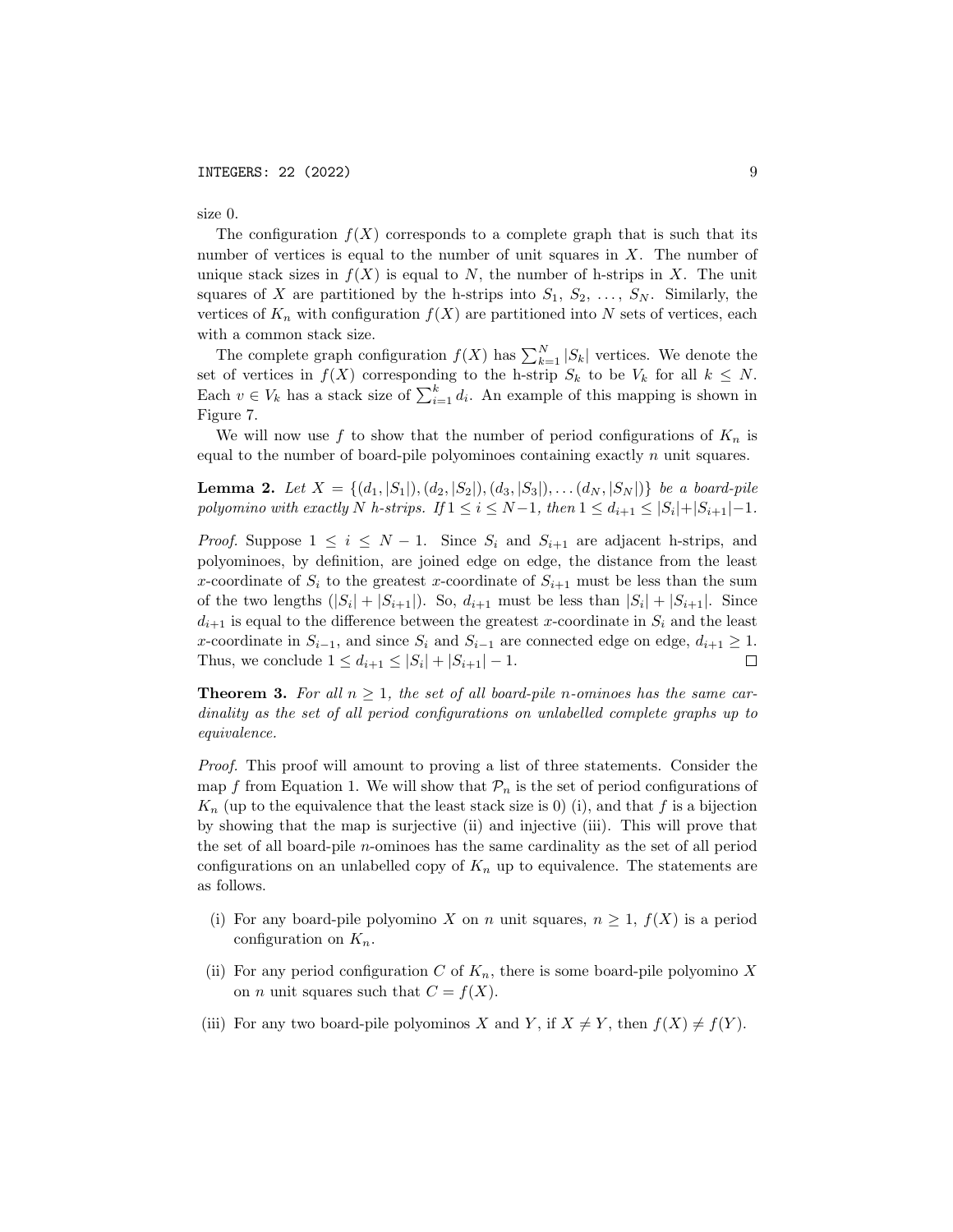

 $X = \{(0, 2), (3, 2), (2, 4), (3, 2)\}$ 



 $f(X) = \{0^2, (0+3)^2, (0+3+2)^4, (0+3+2+3)^2\}$  $=\{0^2, 3^2, 5^4, 8^2\}$ 

Figure 7: Mapping a board-pile 10-omino to its corresponding configuration on  $K_{10}$ .

(i) We will first suppose that X is a board-pile *n*-omino and reach that  $f(X)$  is a period configuration on the complete graph  $K_n$ . We will prove this by inducting on the number of h-strips in the board-pile n-omino. We begin with showing the basis cases of a polyomino having one h-strip or two h-strips hold true.

A board-pile polyomino with exactly one h-strip maps trivially to a period con-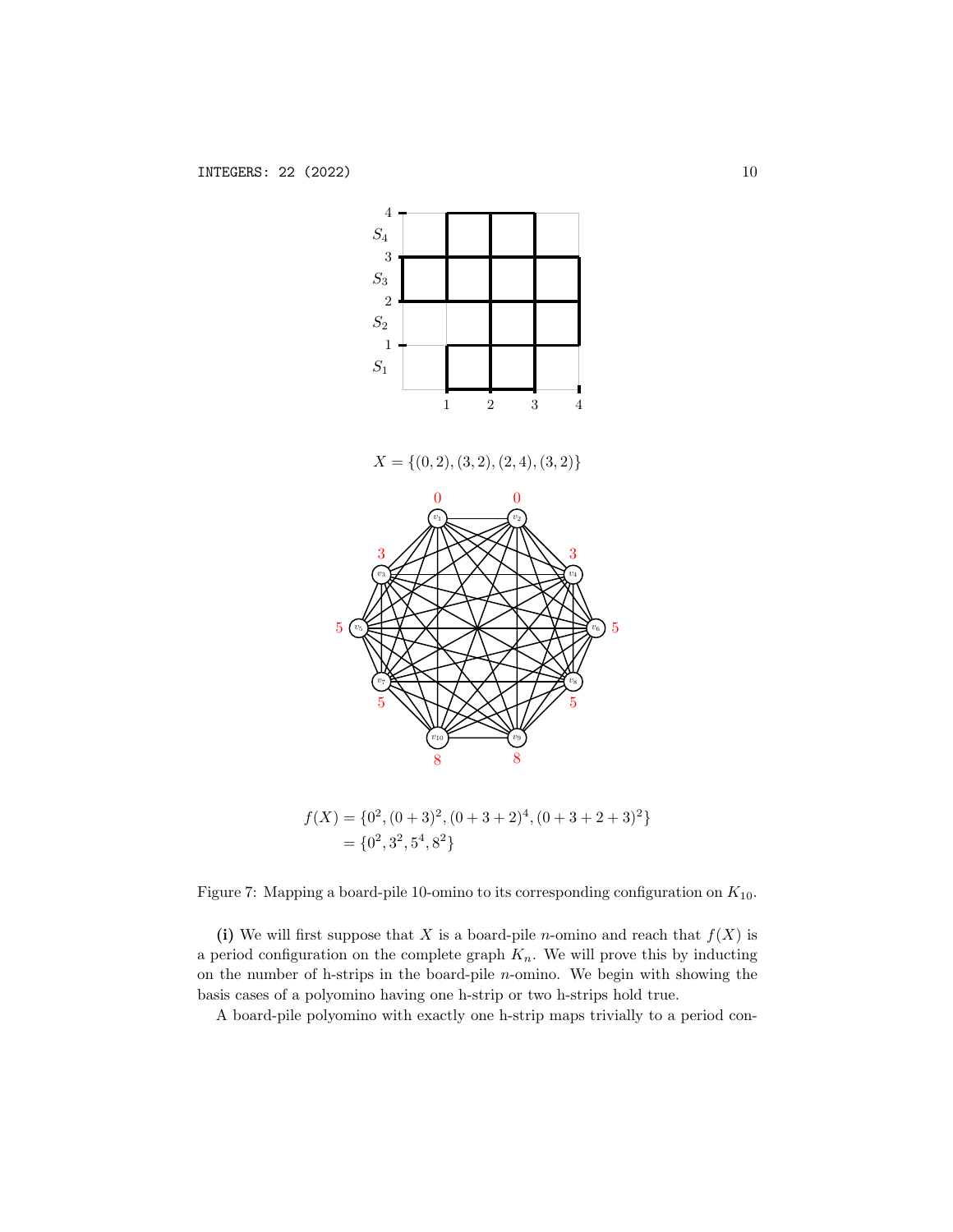figuration on  $K_n$ . In this case, every stack size is equal to 0, as  $f([(d_1, S_1)]) = \{0^{S_1}\},\$ which is a period configuration with a period length of 1.

We now show that any board-pile polyomino with exactly two h-strips maps to a period configuration. Let  $X = [(d_1, S_1), (d_2, S_2)]$  be such a board-pile polyomino. Recall that, by convention,  $d_1 = 0$ . So  $f(X) = \{0^{|S_1|}, d_2^{|S_2|}\}\$ . Let  $V_1$  be the  $|S_1|$ vertices with stack size 0 and let  $V_2$  be the  $|S_2|$  vertices with stack size  $d_2$ .

By Lemma 2, in  $f(X)$  the vertices of  $V_2$  must have a common stack size such that  $1 \leq d_2 \leq |S_1| + |S_2| - 1$ . Without loss of generality, assume that the initial configuration for  $K_n$  is  $C_0 = f(X)$ . After the initial firing, the vertices of  $V_1$  will each have  $|S_2|$  chips, having just received from  $|S_2|$  richer neighbors, and the vertices of  $V_2$  will each have  $d_2 - |S_1|$  chips, having just sent to  $|S_1|$  poorer neighbors. Call this configuration  $C_1$ . By Lemma 1, we can normalize the resulting configuration by subtracting  $d_2-|S_1|$  from the stack size of every vertex in  $C_1$ , leaving  $|S_1|+|S_2|-d_2$ chips on each of the vertices in  $V_1$  and leaving 0 chips on each of the vertices in  $V_2$ . Note that since the x-distance from the least x-coordinate of  $S_1$  to the greatest x-coordinate of  $S_2$  is  $d_2$ , then the x-distance from the least x-coordinate of  $S_2$  to the greatest x-coordinate of  $S_1$  must, when added to  $d_2$ , equal the sum of the two h-strip lengths. So, the x-distance from the least x-coordinate of  $S_2$  to the greatest x-coordinate of  $S_1$  is  $|S_1| + |S_2| - d_2$ . To show that the relative sizes have changed and that in the second firing, the vertices of  $V_1$  will send chips back to the vertices of  $V_2$ , we must show that  $|S_2| + |S_1| - d_2 > 0$ . We know that the maximum value that  $d_2$  can take on is  $|S_1| + |S_2| - 1$ . So,

$$
|S_1| + |S_2| - d_2 \ge |S_1| + |S_2| - (|S_1| + |S_2| - 1),
$$
 so  

$$
|S_1| + |S_2| - d_2 \ge |S_1| + |S_2| - |S_1| - |S_2| + 1,
$$
 thus  

$$
|S_1| + |S_2| - d_2 \ge 1,
$$
 therefore  

$$
|S_1| + |S_2| - d_2 > 0.
$$

Thus we can conclude that in  $C_1$ , the vertices of  $V_1$  are richer than the vertices of  $V_2$ .

This gives us that  $C_1$  is itself equal to  $f(X')$  for some board-pile *n*-omino X'. In fact, since in  $f(X')$ , the difference between the two stack sizes is  $|S_1|+|S_2|-d_2$  and every pair of vertices with common stack size in  $C_0$  also have common stack size in  $C_1$ , X' is the board-pile *n*-omino created by reflecting X about the horizontal axis (see Figure 8).

Call the configuration after the second firing  $C_2$ . In  $C_2$ , the vertices of  $V_2$  have |S<sub>1</sub>| chips and the vertices of  $V_1$  have  $|S_1| - d_2$  chips. By adding  $d_2 - |S_1|$  to both totals (to counteract our subtracting of  $d_2-|S_1|$  chips previously), we get back where we started with the vertices of  $V_1$  having 0 chips and the vertices of  $V_2$  having  $d_2$ chips. So  $C_2 = C_0$  and we have that  $f(X)$  is a period configuration.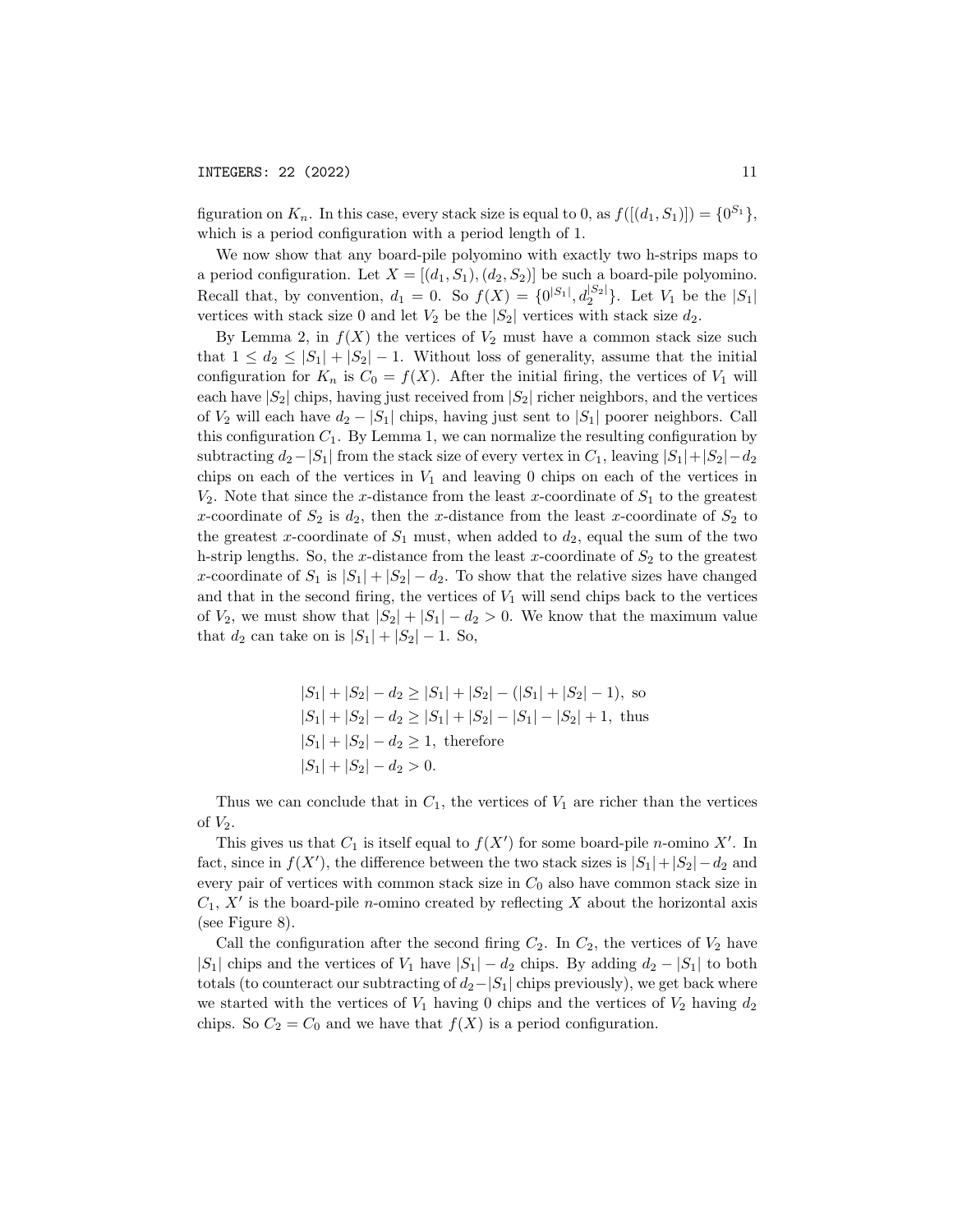Thus, the basis cases of our induction hold.



Figure 8: Board-pile polyominoes  $X$  and  $Y$  are reflections of each other over the x-axis. The complete graph configurations  $f(X)$  and  $f(Y)$  contain one vertex for every unit square and the vertices are given the stack sizes shown. The complete graph configuration  $f(X)$  yields the configuration  $f(Y)$  upon firing.

We now continue our induction on the number of h-strips to show that for all board-pile *n*-ominoes, X, the initial firing of  $C_0 = f(X)$  yields  $C_1 = f(X')$  (up to an addition of a constant to each of the stack sizes) where  $X'$  is the board-pile n-omino created by reflecting X about the horizontal axis. When  $f(X')$  is fired, we will show that we again obtain  $f(X)$  and this will imply that  $f(X)$  is a period configuration of some complete graph.

Our inductive hypothesis is that for all board-pile polyominoes  $X$  with at most k h-strips, the initial firing of  $f(X)$  yields  $f(X')$  (up to an addition of a constant to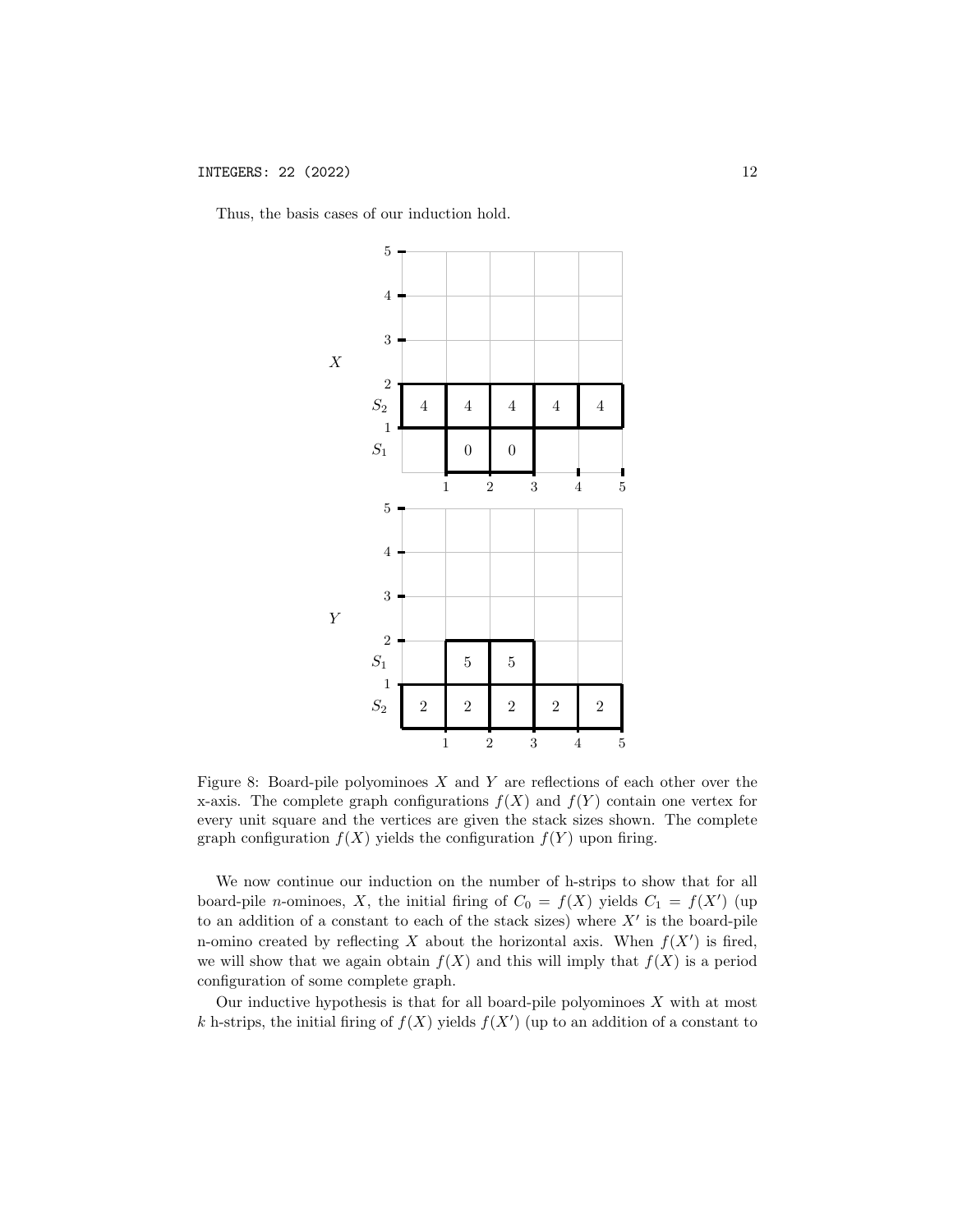each of the stack sizes) where  $X'$  is the board-pile polyomino created by reflecting X about the horizontal axis.

Now suppose we have a board-pile *n*-omino,  $Y = [(d_1, S_1), \ldots, (d_{k+1}, S_{k+1}],$  with exactly  $k + 1$  h-strips. Then  $f(Y)$  is some configuration on  $K_n$ . We know by our inductive hypothesis that if  $S_{k+1}$  were removed from Y, then the resulting polyomino would map to a period configuration on some complete graph.

Let  $C_0 = f(Y)$ . Recall that  $V_j$  is the set of  $|S_j|$  vertices in  $C_0$  with stack size  $(\sum_{i=1}^j d_i)$ , where  $1 \leq j \leq k+1$ .

Let W be the board-pile polyomino created by removing the h-strip,  $S_k$  and  $S_{k+1}$ from  $Y$ .

By our induction hypothesis,  $f(W)$  when fired is equal to the configuration  $f(W')$ , where W' is obtained by reflecting the polyomino W about the horizontal axis.

Now consider adding  $S_k$  and  $S_{k+1}$  back to obtain Y and configuration  $C_0 = f(Y)$ . Consider the initial firing to obtain  $C_1$ .

The vertices of  $V_{k+1}$  and  $V_k$  in  $C_0$  have greater stack size than all other vertices in  $V_i$ ,  $i < k$ , and thus send a chip to all of those vertices. By Lemma 1, the addition of such vertices to a configuration cannot affect the relative stack sizes of the other vertices upon firing because each of the vertices in  $W$  will receive a chip from each vertex in  $V_k$  and  $V_{k+1}$ . We know from our base cases that the board-pile polyomino Z, composed of just the squares of the top two h-strips of Y, namely  $S_k$  and  $S_{k+1}$ , is such that the configuration  $f(Z)$ , when fired, obtains a new configuration  $f(Z')$ where  $Z'$  is the polyomino  $Z$  reflected about the horizontal axis. That is, the vertices in  $V_k$  become richer than those in  $V_{k+1}$  after the initial firing. Thus in Y, after the initial firing when we obtain  $C_1$ , all vertices in  $V_k$  and  $V_{k+1}$  lose a chip to each vertex in  $V_i$ ,  $i < k$ , which by Lemma 1 does not affect the diffusion process. Thus in  $C_1$ , the vertices of  $V_k$  are richer than those of  $V_{k+1}$ .

So in  $C_1$ , for every pair of vertices u and v, if  $|u|_0 > |v|_0$ , then  $|u|_1 < |v|_1$ . Therefore,  $C_1 = f(Y')$  where Y' is the polyomino Y reflected about the horizontal axis.

(ii) We now present the second portion of the proof where we begin by supposing that C is a period configuration on  $K_n$  and reach that there exists some board-pile *n*-omino X such that  $C = f(X)$ .

Suppose the vertices of  $C$  have  $N$  distinct stack sizes, listed in increasing order,

$$
\left\{0^{a_1}, \left(\sum_{i=1}^2 d_i\right)^{a_2}, \ldots, \left(\sum_{i=1}^N d_i\right)^{a_N}\right\}
$$

for some set  $a_1, a_2, \ldots, a_N \in \mathbb{N}$  and some set  $d_1 = 0, d_2, d_3, \ldots, d_N$  with  $d_2, \ldots, d_N \in$  $\mathbb N$ . By Lemma 1, we can suppose at least one vertex in C has a stack size of 0 and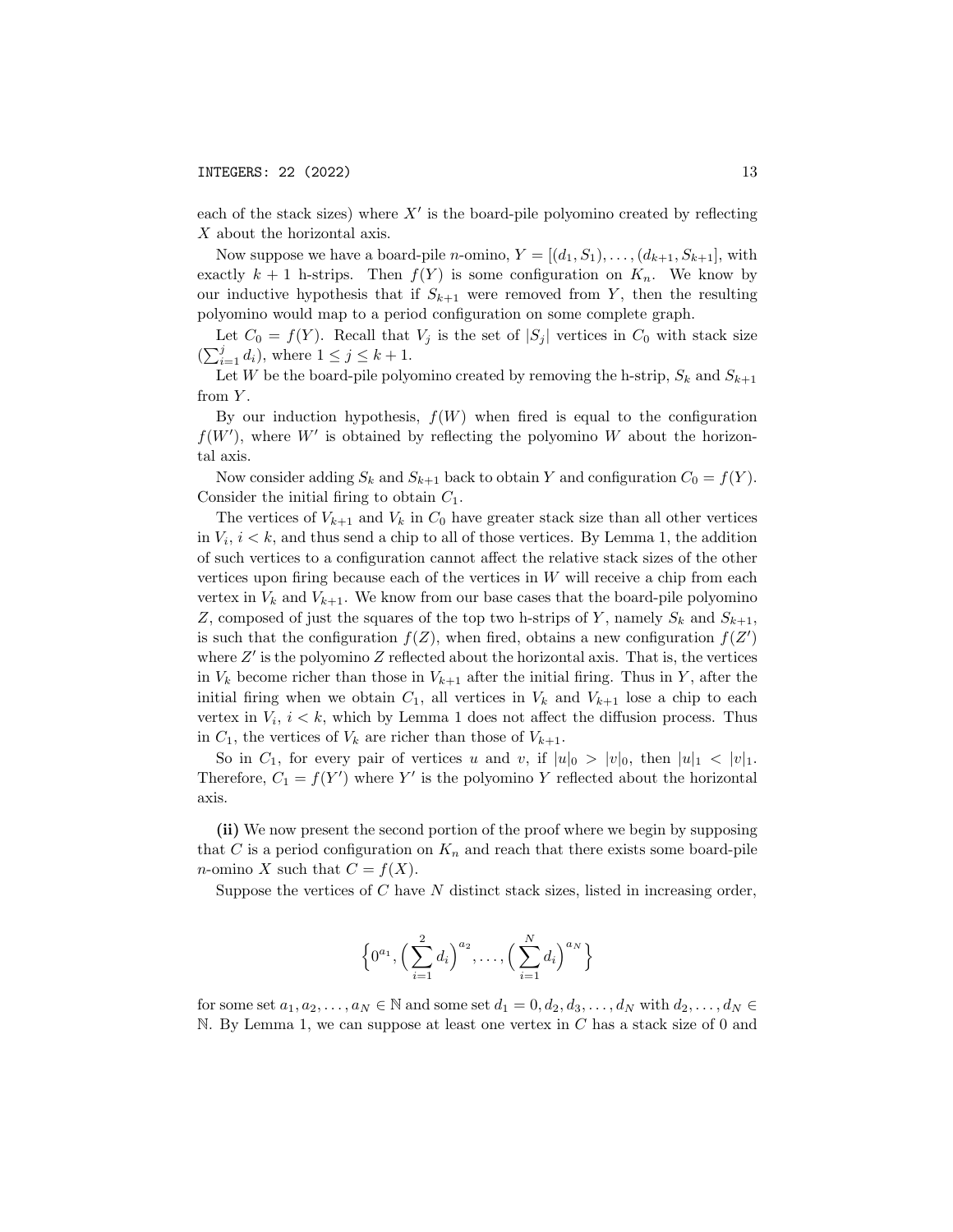that every stack size is non-negative.

For  $j, 1 \leq j \leq N$ , let  $V_j$  be the set of all vertices in C with stack size  $(\sum_{i=1}^j d_i)$ . Let  $X$  be a collection of  $N$  h-strips on a plane with exactly one h-strip per row for  $y = 1, 2, \ldots, N$ . Call these h-strips  $S_1, S_2, \ldots, S_N$ , with  $S_i$  spanning y-coordinates  $i-1$  to i for all  $i \leq N$  and containing  $|S_i|$  unit squares. Arrange these h-strips so that  $d_j$  is equal to the x-distance from the leftmost coordinate of  $S_{j-1}$  to the rightmost coordinate of  $S_i$ .

By the definition of board-pile polyomino, since  $X$  is a plane figure with a finite number of h-strips and exactly one h-strip per row, all that remains to be shown is that the unit squares of  $X$  are connected edge on edge in a single connected plane figure.

In particular, we must prove that  $d_{j+1} \leq |V_j| + |V_{j+1}| - 1$  for all j such that  $1 \leq j \leq N-1$ . By Lemma 2, this will imply that every pair of h-strips  $|S_j|$  and  $|S_{i+1}|$  are connected edge on edge, proving that X is a single board-pile polyomino rather than a number of disconnected board-pile polyominoes in the plane.

By contradiction, suppose  $d_{j+1} > |V_j| + |V_{j+1}| - 1$  for some j such that  $1 \le j \le k$  $N-1$ . Let  $C = C_0$  be the initial configuration on  $K_n$ . Following the initial firing, the vertices of  $V_j$  each have  $(\sum_{i=1}^j d_i) + |V_{j+1}| + \delta$  chips, where  $\delta$  represents the difference between the number of vertices richer than those in  $V_{j+1}$  and the number of vertices poorer than those in  $V_i$ . Also, following the initial firing, the vertices of  $V_{j+1}$  each have  $\left(\sum_{i=1}^{j+1} d_i\right) - |V_j| + \delta$  chips. Since C is a period configuration, we get that

$$
\left(\sum_{i=1}^{j} d_i\right) + |V_{j+1}| + \delta > \left(\sum_{i=1}^{j+1} d_i\right) - |V_j| + \delta
$$
\n
$$
|V_{j+1}| > d_{j+1} - |V_j|.
$$
\n<sup>(1)</sup>

Together with  $d_{j+1} > |V_j| + |V_{j+1}| - 1$ , we will reach a contradiction. We have

$$
d_{j+1} > |V_j| + |V_{j+1}| - 1
$$
  
\n
$$
d_{j+1} - |V_j| > |V_j| + |V_{j+1}| - 1 - |V_j|
$$
  
\n
$$
d_{j+1} - |V_j| > |V_{j+1}| - 1.
$$
\n(2)

Combining inequalities (1) and (2), we get that some integer,  $d_{j+1} - |V_j|$ , is less than the integer  $|V_{j+1}|$  and greater than  $|V_{j+1}| - 1$ . This is a contradiction. Thus for all period configurations  $C, C = f(X)$ , for some board-pile polyomino X.

(iii) For the final portion of the proof, we begin by supposing that X and Y are board-pile polyominoes and that  $X \neq Y$ . Suppose, by way of contradiction, that  $f(X) = f(Y)$  and call this configuration C.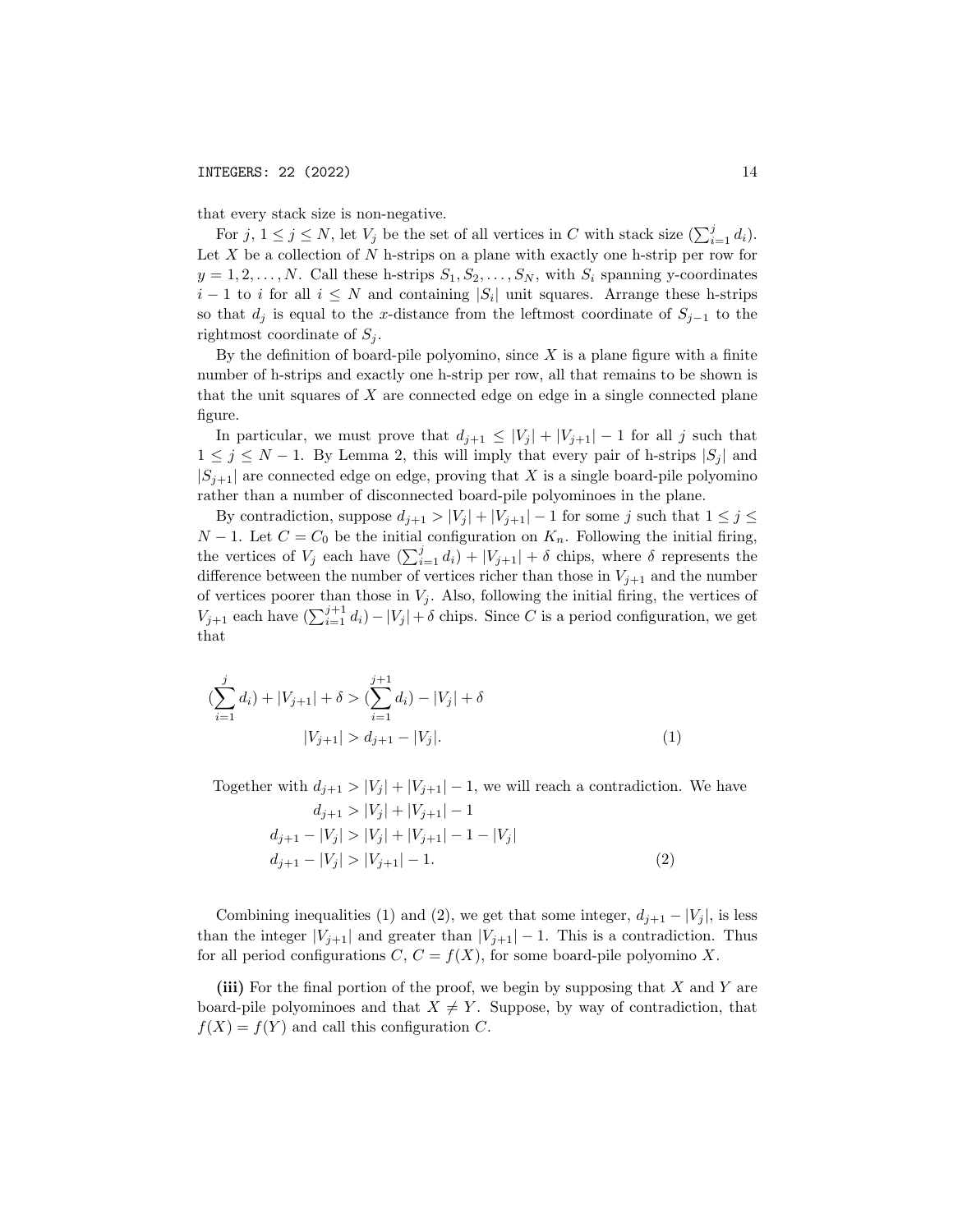Let  $X = \{(d_1, |S_1|), (d_2, |S_2|), \ldots (d_N, |S_N|)\}\)$ , and let  $Y = \{ (d'_1, |S'_1|), (d'_2, |S'_2|), \ldots (d'_{N'}, |S'_{N'}|) \}.$ 

Since  $C = f(X) = f(Y)$ , the length of each h-strip in ascending order must be equal in X and Y, that is  $|S_i| = |S'_i|$  for  $1 \le i \le N$ . It follows that in order to reach a contradiction, we only need to show that the corresponding  $d_i$  values in X and Y are equal for  $1 \leq i \leq N$ .

By convention,  $d_1 = d_1' = 0$  for both X and Y. By induction, we now suppose that  $d_i = d'_i$  for  $0 \leq i \leq k-1$  are equal in X and Y. By the definition of  $f, d_k = d'_k$ since there are  $|S_k| = |S'_k|$  vertices in C with stack size equal to  $\sum_{i=0}^{k-1} d_i$ . Therefore, the corresponding  $d_i$  values in X and Y are equal, which is a contradiction since  $X \neq Y$ . Therefore  $f(X) \neq f(Y)$ .

Therefore,  $f$  is a bijection and thus the set of all board-pile *n*-ominoes has the same cardinality as the set of all period configurations on an unlabelled  $K_n$  up to equivalence.  $\Box$ 

Since we have shown  $f$  to be bijective, we can now count the number of period configurations of unlabelled complete graphs with a given number of vertices by using previous results regarding board-pile polyominoes.

**Theorem 4 ([5], [9]).** The number of board-pile polyominoes with n unit squares follows the recurrence relation  $a_n = 5a_{n-1} - 7a_{n-2} + 4a_{n-3}$  for  $n \ge 5$  with initial values  $a_1 = 1$ ,  $a_2 = 2$ ,  $a_3 = 6$ , and  $a_4 = 19$ .

Thus from Theorem 3 we have the following.

**Theorem 5.** The number of period configurations of a complete graph on  $n$  vertices follows the recurrence relation  $a_n = 5a_{n-1} - 7a_{n-2} + 4a_{n-3}$  for  $n \ge 5$  with initial values  $a_1 = 1$ ,  $a_2 = 2$ ,  $a_3 = 6$ , and  $a_4 = 19$ .

**Corollary 1** ([5]). The sequence  $(a_n)$ , the number of period configurations of complete graphs (up to equivalence), has a growth rate of approximately 3.2.

#### 5. Open Problems

One of the main open problems in this area is the enumeration of pre-period and period configurations. In this paper, we found a relationship between board-pile polyominoes and period configurations of  $K_n$ , which allowed us to count the number of period configurations. Perhaps there are other combinatorial objects related to the diffusion process on other families of graphs that will aid in the enumeration of their pre-period and period configurations as well.